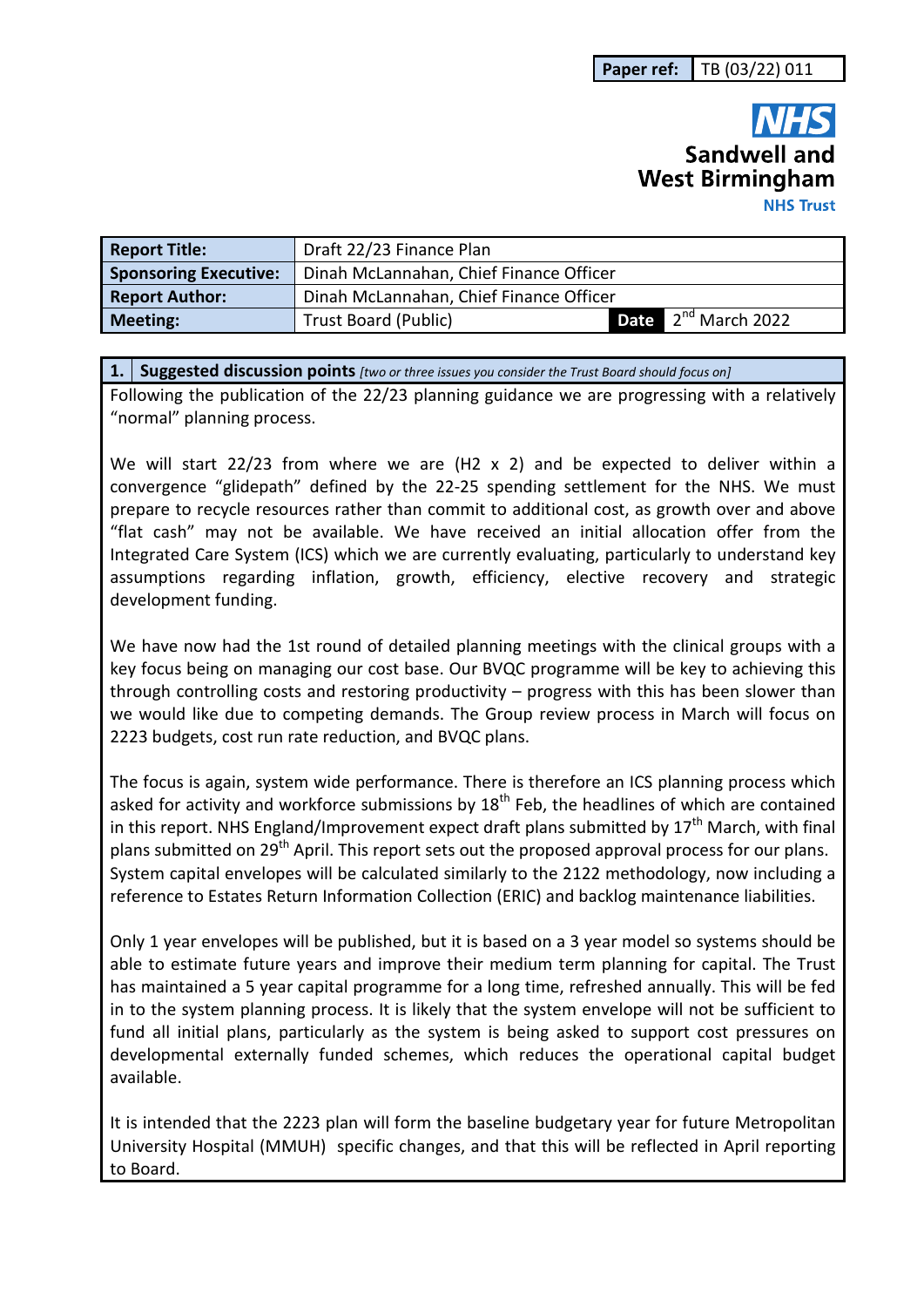| Alignment to our Vision [indicate with an 'X' which Strategic Objective this paper supports]<br>l 2. |  |                                                                 |  |                                                          |  |  |  |
|------------------------------------------------------------------------------------------------------|--|-----------------------------------------------------------------|--|----------------------------------------------------------|--|--|--|
| <b>Our Patients</b>                                                                                  |  | <b>Our People</b>                                               |  | <b>Our Population</b>                                    |  |  |  |
| To be good or outstanding in<br>everything that we do                                                |  | To cultivate and sustain happy,<br>productive and engaged staff |  | To work seamlessly with our<br>partners to improve lives |  |  |  |

**3. Previous consideration** *[where has this paper been previously discussed?]*

FIPC  $25^{th}$  Feb 2022

| 4.    | <b>Recommendation(s)</b>                                                                    |
|-------|---------------------------------------------------------------------------------------------|
|       | The Trust Board is asked to:                                                                |
| a.    | <b>DISCUSS</b> the summary section of the paper                                             |
| $b$ . | <b>RECEIVE</b> assurance on progress in relation to developing a clear, triangulated plan   |
| c.    | AGREE delegated authority to the Executive Team to submit a draft plan to NHSEI on 17th     |
|       | March, with the intention to reflect a break even finance plan that meets planning guidance |
|       | ambitions wherever possible                                                                 |
| d.    | AGREE to receive a final 2022/23 plan at the Board meeting in April prior to submission to  |

NHSEI on the 29th April.

| -5.<br><b>Impact</b> [indicate with an 'X' which governance initiatives this matter relates to and where shown elaborate] |                   |                     |          |  |              |  |                                       |
|---------------------------------------------------------------------------------------------------------------------------|-------------------|---------------------|----------|--|--------------|--|---------------------------------------|
| <b>Trust Risk Register</b>                                                                                                |                   | 3688, 3689          |          |  |              |  |                                       |
| <b>Board Assurance Framework</b>                                                                                          |                   | $x$ SBAF 9, SBAF 10 |          |  |              |  |                                       |
| <b>Equality Impact Assessment</b>                                                                                         |                   | Is this required?   | Υ        |  | $\mathsf{N}$ |  | $\vert x \vert$ If 'Y' date completed |
| Quality Impact Assessment                                                                                                 | Is this required? |                     | <b>V</b> |  | N            |  | $\vert x \vert$ If 'Y' date completed |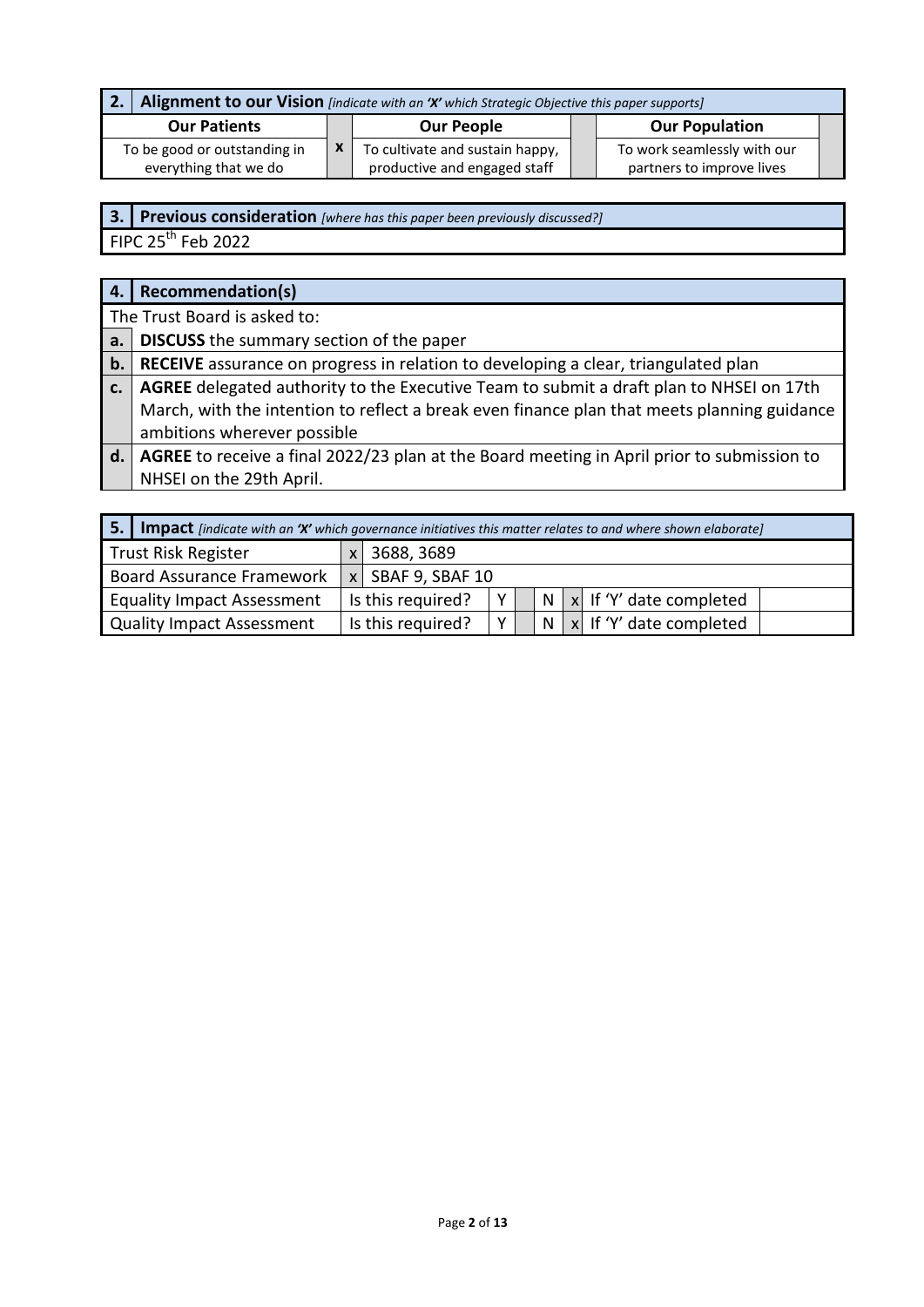# **SANDWELL AND WEST BIRMINGHAM HOSPITALS NHS TRUST**

# **Report to the Public Trust Board: 2nd March 2022**

# **Draft 22/23 Finance Plan**

#### **1. Summary of the Paper**

- 1.1 This paper sets out in some detail the intended approach and initial submissions in relation to the 2022/23 financial, workforce, activity and performance plan. It has been the first opportunity to pull together the various elements in to one paper and therefore the headlines are summarised here for Board discussion.
- 1.2 Over the past two financial years, the pandemic and operational pressures have meant that expenditure has often not been in line with budgets. It is a key Trust priority for the 22/23 plan to reflect meaningful budgets which can be used to hold budget holders to account. All will be asked to accept their budgets and confirm that they can deliver it, and where they cannot, produce a specific action plan with a timescale within which budgetary compliance will be achieved. Triangulation between workforce, activity and performance, and the financial implications of such will be in place wherever possible.
- 1.3 Priority areas from the guidance and how the Trust intends to address each area are set out in Annex 1 to this paper. Dealing with them in turn;
- 1.4 **People** Investing in our workforce we describe in our return the various ways (set out in Annex 1) in which we will reduce our reliance on temporary workforce, increase substantive staff, improve sickness levels, improve retention and a renewed focus on wellbeing. The results of these actions are expected to increase our total substantive workforce by 5% to current budgeted levels (budgeted establishment for 2022/23 to be confirmed through financial planning processes). Within that, scientific, therapeutic and technical staff numbers are expected to increase by 8% (includes AHPs), nursing staff 4%, support to clinical staff 12%, and no increase expected in medical staff. Alongside this we are expecting a 50% reduction in bank usage, and a reduction in agency to zero.
- 1.5 **Patients** Tackling the elective backlog is a major focus for the NHS in 2022/23. Elective Recovery Funding is available at a similar level to that received in 2021/22, and clawback will be in place for under-delivery, or additional funding for over-delivery. Performance will be measured at a system level, and initial submissions on elective recovery suggest that although long waits are expected to reduce in line with the guidance, we have more work to do on RTT, absolute activity volumes, and ensuring a reduction in our waiting list size by the end of March 2023. There is significant capital funding available to create more elective capacity in our region, and high level bids have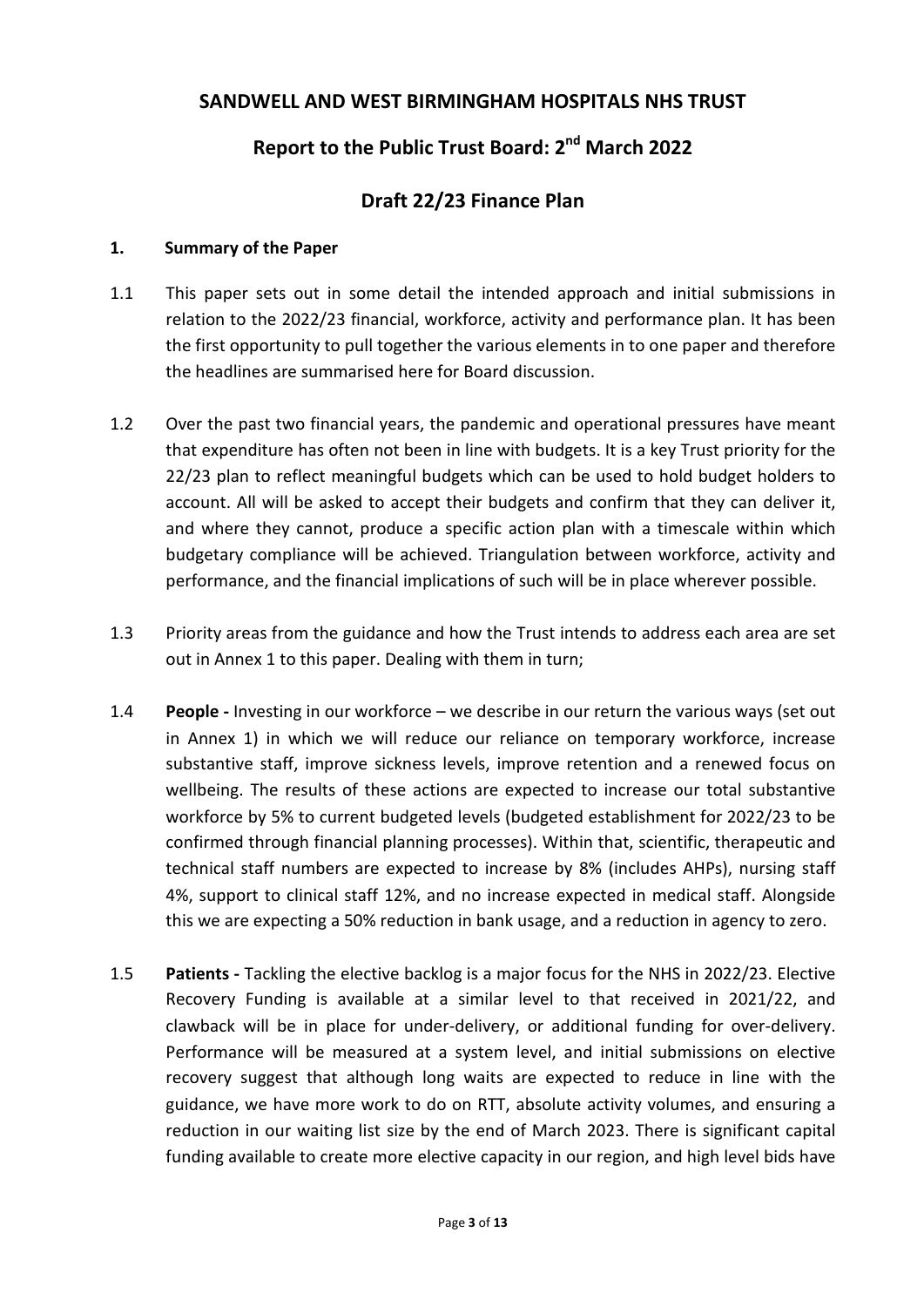been submitted for 5 schemes, details of which are in the annex to this report. We currently expect to plan for achievement on all cancer standards as an organisation, but this may not be the case across the system and we may be asked to do more if we can on this to improve system wide performance.

- 1.6 There is significant Diagnostics ambition in the planning guidance for which some modalities the Trust expects to achieve (MRI and NOUS) with achievement by the year end on CT and Colonoscopy, and further improvement required in Echo, Endoscopy, and Flexi Sigmoidoscopy. This ambition is supported by three-year capital allocations (£13.98m in 2022/23) and dedicated revenue funding to support the set up and running of community diagnostic centres (CDCs). Alongside the development of CDCs, £21 million programme funding is available to support pathology and imaging networks, where plans should include the use of artificial intelligence in diagnostics. The Trust expects to meet faster diagnostic standard targets (FDS).
- 1.7 Improvements in maternity care are supported by approximately £93 million funding into baselines from 2022/23 to invest in workforce and support the implementation of actions from the Ockendon Report. For our system this totals £2.1m. Allocation of this resource has not been finalised.
- 1.8 Urgent and emergency care activity volumes are expected to reduce on pre-pandemic levels in the planning ambition and this is not currently reflected in our expectations.
- 1.9 In relation to transforming and build community services capacity, significant funding will be available to support the development of virtual wards. The PCCT group have described how this will work for the Trust as part of the MMUH business case planning process, identifying £1.243m of funding required for virtual wards. The guidance also states that, by December 2022, systems need to develop a plan to provide proactive care in the community for multimorbid and frail individuals. A national operating model for anticipatory care is expected. The Trust has covered this again in D2A and Frailty plans in relation to MMUH, and the reinvestment of community bed funding in to pathway 1 and pathway 2 care provision, doubling current expenditure.
- 1.10 Delivery of the Mental Health Investment Standard (MHIS) remains a mandatory requirement. The guidance states that, where Service Development Funding (SDF) supports ongoing services, this will continue to be funded beyond 2023/24. The Trust intends to bid via the MHIS for service improvements specifically in relation to the MMUH Mental Health service model, implemented in 2022/23, helping to meet significant challenges in relation to MH issues in our hospitals.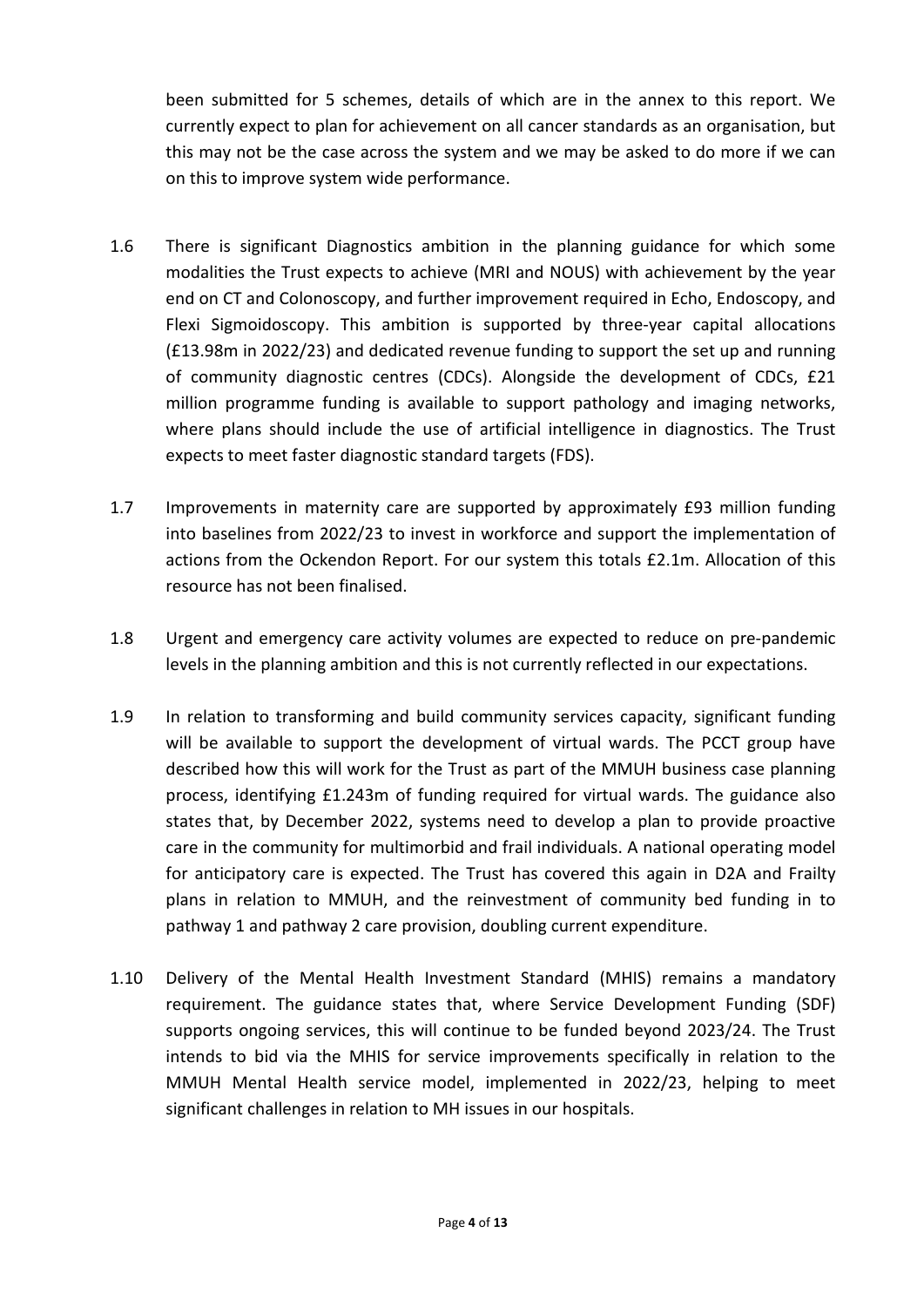- 1.11 **Population** The guidance states that, by April 2023, every system should have the technical capability for population health management, supported by longitudinal linked data. There will be a clear set of national technical requirements and standards to support this, along with national data platforms for key programmes such as Covid vaccinations. Systems are encouraged to work together to develop their data and analytic capabilities. Our system has been allocated £5.3m specifically in relation to Health Inequalities as a recurrent increase to the core allocation.
- 1.12 **Enablers Digital technologies** The guidance states that, in line with the NHS long term plan, acute, community, mental health, and ambulance providers are expected to reach a core level of digitisation by March 2025. Systems should develop plans by March 2022 to set out the first year's priorities to meet this ambition. Capital will be available to systems for three years from 2022/23 to support these plans. In 2022/23, £250 million will be allocated and directed towards those services and settings which are the least digitally mature. For our system this funding is £6.3m and the process to prioritise and allocate this funding is being led by the system. Funding will be provided to establish dedicated teams to support the development and delivery of costed threeyear digital investment plans, which should be finalised by June 2022.
- 1.13 **Revenue** One year revenue allocations have been published. The remaining two-year revenue allocations to 2024/25 are due to be published in the first half of 2022/23. The 2022/23 allocations have been set out in a draft envelope by provider and the finance team are working through the validation of that offer, and whether it covers our expected cost base. In addition, we must be very clear what unallocated budgets might be available (e.g. MHIS, SDF, other non-recurrent allocations that reasonably might be expected) as uncommitted at the beginning of the year, or are committed and increase the envelope. It is vital that we make decisions on resource commitment as early as possible to ensure we make the greatest difference, whilst balancing the books and wherever possible improving the underlying position. It is the Trust's aim to secure enough resource to cover expected costs, and plan for a cash backed break even position, supported by a risk share agreement as has been in place recently. The Black Country ICS will remain as the Trust's "host" ICS; i.e. the Trust's cost base will be part of the system control total for the Black Country ICS. When West Birmingham transfers on 1<sup>st</sup> July, this will mean that the Trust has a bigger contract than before with the BSol system. The resource envelope to transfer has been agreed between the two systems, and the Trust is validating its share of that as identified by the BC CCG. The BSol system is open to discussion on the nature of the agreement with SWBH – i.e. a similar approach to BSol ICS current members, or an alternative. The Trust is assessing options in relation to this.
- 1.14 **Capital** An operational capital envelope of £84.794m has been allocated to the ICS, plus circa £10m of funding for digital and CDCs as outlined above. The Trust's initial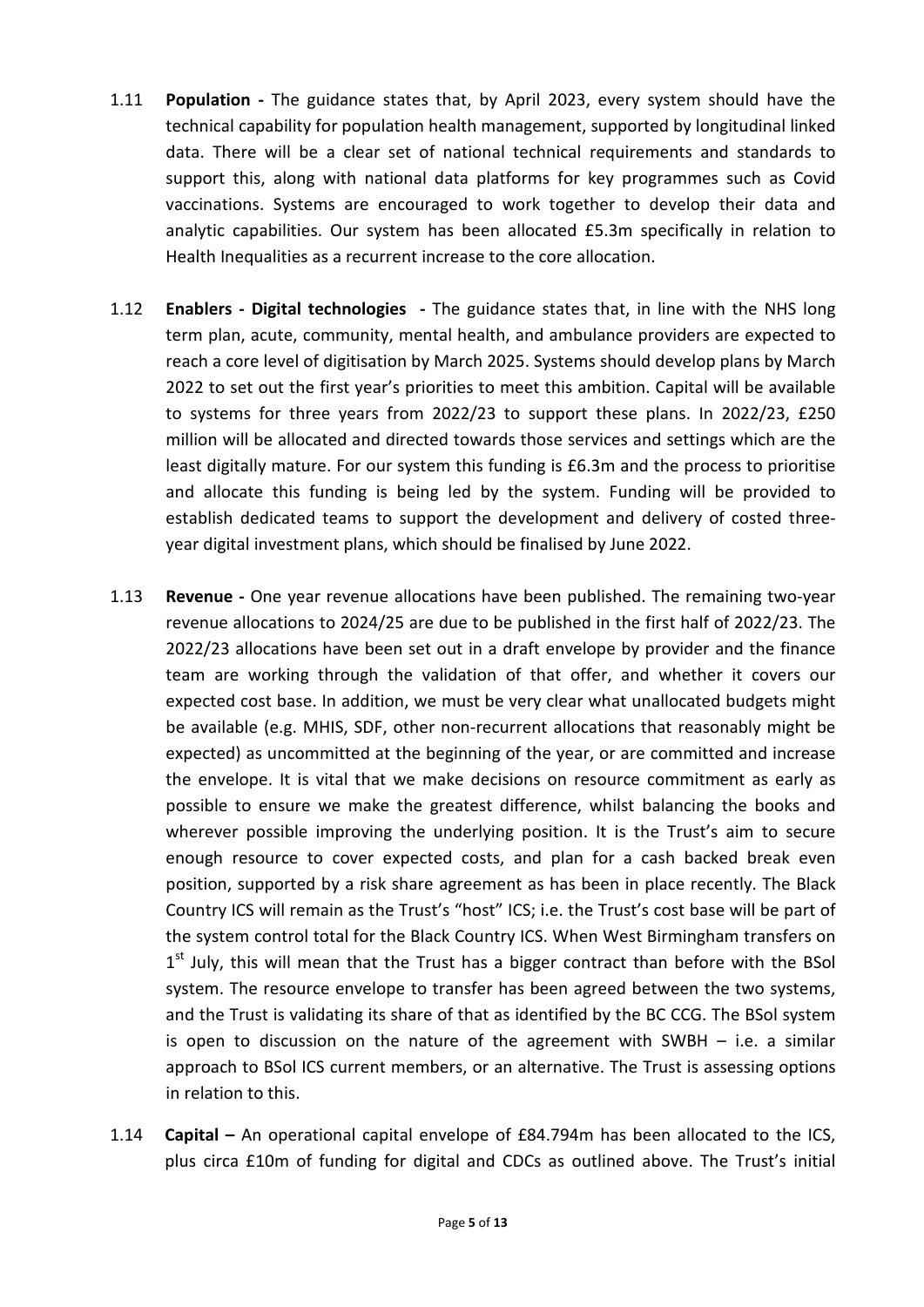assessment of the capital budget required stood at £26.756m. Excluding some schemes for which alternative funding sources could be identified, this was reduced to £21.5m which was close to an expected envelope of £21m. The Trust is being asked to support the pre-commitment of several schemes already underway where cost pressures require funding which could reduce the Trust's envelope further by approximately £2m. Further work is required therefore on risk and prioritisation, and clarity on access to the CDC and Digital pots of funding.

#### **2. Recommendations**

- 2.1 The Trust Board is asked to:
	- a. **DISCUSS** the summary section of the paper
	- b. **RECEIVE** assurance on progress in relation to developing a clear, triangulated plan
	- c. **AGREE** delegated authority to the Executive Team to submit a draft plan to NHSEI on 17<sup>th</sup> March
	- d. **AGREE** to receive a final 2022/23 plan at the Board meeting in April prior to submission to NHSEI on the 29<sup>th</sup> April.

Dinah McLannahan Chief Finance Officer

23<sup>rd</sup> February 2022

#### **Annex 1 Priority Areas in the guidance and how the Trust intends to address them**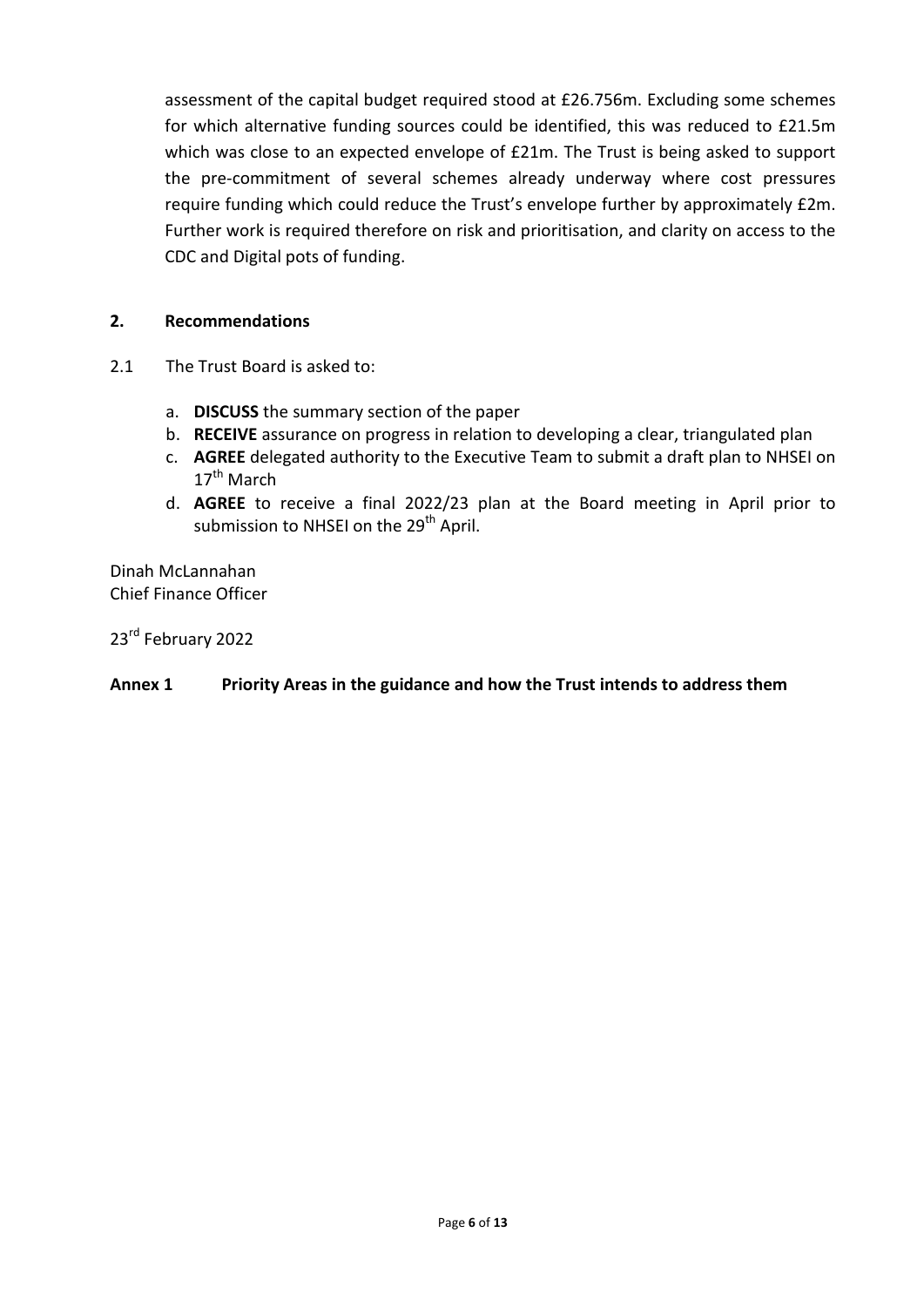Annex 1 - Priority Areas in the guidance and how the Trust intends to address them

### 2.2 **Invest in the workforce**

The guidance asks systems to accelerate work to transform and grow the workforce, building on existing people plans. It is expected that this will be achieved through improving retention; improving belonging and equality; working differently through the introduction of new roles and developing workforce to deliver care closer to home; and growing for the future through expanded international recruitment and supporting training programmes.

- 2.3 Our draft submission to the ICS describes the following headline areas in response to the above priority;
	- A renewed focus on flexible working
	- Improving the frequency and quality of early / mid and late career conversations and improving our onboarding process
	- Continuing to help staff understand their pensions and options
	- A renewed focus on health and well-being, including development of and access to Mental Health hubs
	- To improve attendance by addressing the root causes of non-Covid absence and supporting staff to return to work
	- To improve belonging in the NHS (whilst recognising that systems extend beyond the NHS), improving the Black, Asian and minority ethnic disparity ratio by delivering the six high impact actions to overhaul recruitment and promotion practices, and implement plans to promote equality across all protected characteristics
	- Accelerating the introduction of new roles such as anaesthetic associates, first contact practitioners, and the expansion of Advanced Clinical Practitioners
	- Development of the workforce to deliver multidisciplinary care closer to home, the rollout of virtual wards and discharge to assess models
	- Optimising the capacity of the workforce through e-job planning and e-rostering
	- Establishing or becoming part of NHS cadets and Reservists
	- Expansion of international recruitment
	- Creation of employment and training opportunities for local people, and expansion of apprenticeships as a route in to Health and Care
	- Expanding collaborative bank arrangements, reducing reliance on high cost agency
	- Ensure training of postgraduate doctors continues, with adequate time in the job plans of supervisors to maintain education and training pipelines, and ensure sufficient clinical placement capacity to enable students to qualify and register as close to their initial expected date as possible.

The results of the above actions are reflected in draft workforce submission wtes reflected in the table below, and the detailed budget setting process will align with the workforce plan by submission.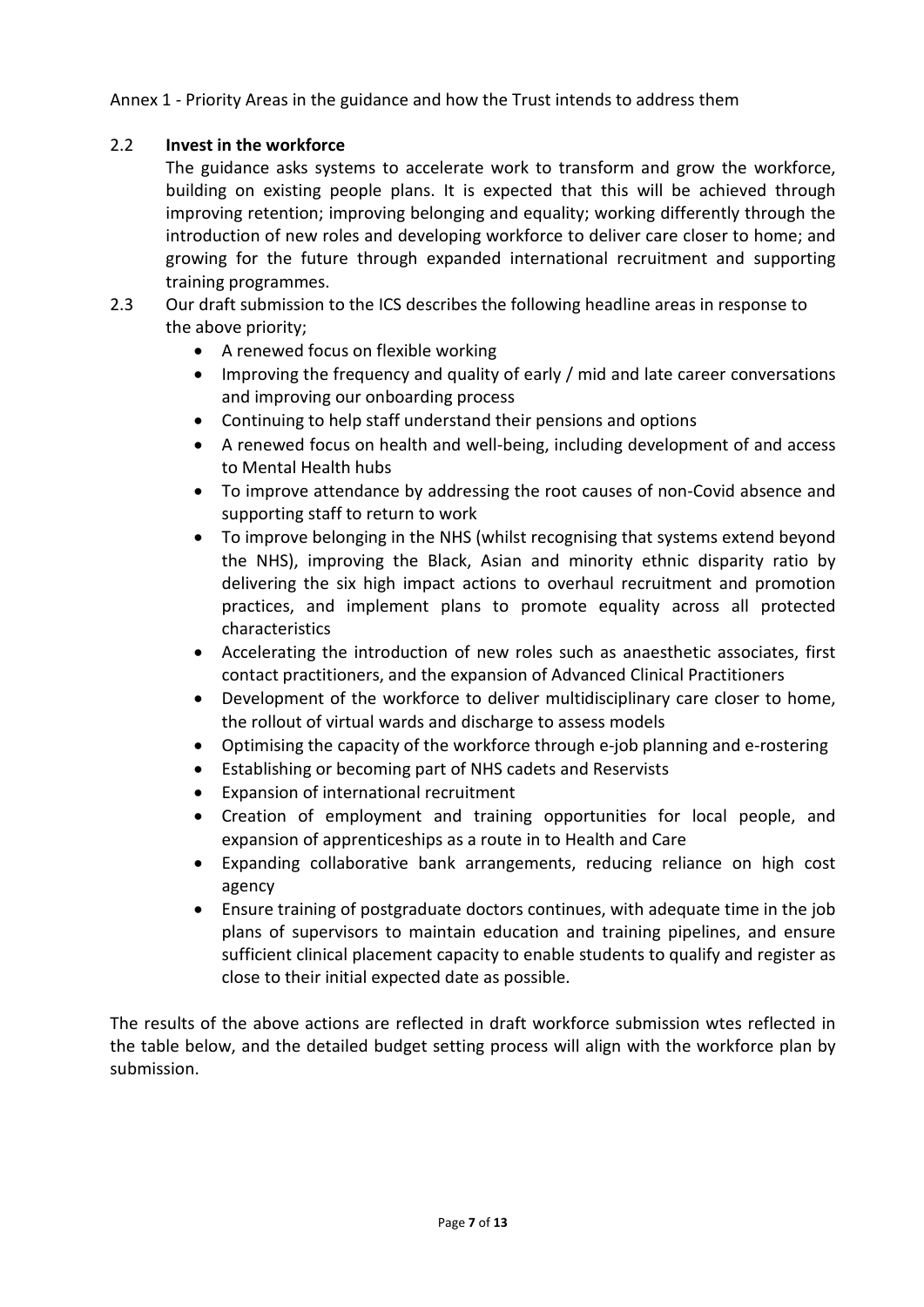|                                                                             | 2021/2022            | Staff in post outturn | As at the end of Mar-23 |                |                         |
|-----------------------------------------------------------------------------|----------------------|-----------------------|-------------------------|----------------|-------------------------|
|                                                                             | Year End (31-Mar-22) | Year End (31-Mar-22)  |                         |                |                         |
| <b>Workforce (WTE)</b>                                                      | <b>Total WTE</b>     | <b>Total WTE</b>      | <b>Total WTE</b>        | $+/ -$         | $+/-$ F $-$             |
| <b>Total Workforce (WTE)</b>                                                | 7012.81              | 7757.25               | 7439.53                 | $-4%$          | $-317.72$               |
| <b>Total Substantive</b>                                                    | 7012.81              | 6662.19               | 7006.52                 | 5%             | 344.34                  |
| <b>Total Bank</b>                                                           |                      | 866.00                | 433.00                  | $-50%$         | $-433.00$               |
| <b>Total Agency</b>                                                         |                      | 229.06                |                         | $0.00 - 100\%$ | $-229.06$               |
| <b>Substantive WTE</b>                                                      | 7012.81              | 6662.19               | 7006.52                 | 5%             | 344.34                  |
| Registered nursing, midwifery and health visiting staff (substantive total) | 2336.71              | 2085.87               | 2178.74                 | 4%             | 92.86                   |
| <b>Community Nursing staff</b>                                              | 432.88               | 358.60                | 358.60                  | 0%             | 0.00                    |
| <b>Critical Care / ICU Nursing</b>                                          | 205.71               | 177.69                | 177.69                  | 0%             | 0.00                    |
| Registered scientific, therapeutic and technical staff (substantive total)  | 789.87               | 763.18                | 823.17                  | 8%             | 59.99                   |
| of which registered allied health professionals                             | 518.43               | 517.72                | 559.51                  | 8%             | 41.79                   |
| of which registered health care scientists                                  | 135.67               | 127.89                | 127.89                  | 0%             | 0.00                    |
| of which registered pharmacists                                             | 55.75                | 46.83                 | 55.75                   | 19%            | 8.92                    |
| of which registered pharmacy technicians                                    | 43.90                | 38.41                 | 43.90                   | 14%            | 5.49                    |
| of which registered other scientific, therapeutic and technical staff       | 36.12                | 32.33'                | 36.12                   | 12%            | 3.79                    |
| Registered ambulance service staff (substantive total)                      | 0.00                 | 0.40                  | 0.40                    | 0%             | 0.00                    |
| Support to clinical staff (substantive total)                               | 1825.25              | 1584.22               | 1775.70                 | 12%            | 191.48                  |
| of which support to nursing staff                                           | 1086.38              | 919.90                | 1086.38                 | 18%            | 166.48                  |
| of which support to allied health professionals                             | 102.71               | 94.65                 | 119.65                  | 26%            | 25.00                   |
| of which support to health care scientists and other ST&T                   | 161.92               | 143.56'               | 143.56                  | 0%             | 0.00                    |
| of which support to ambulance                                               | 0.00                 | 0.00                  | 0.00                    | 0%             | 0.00                    |
| of which other clinical support                                             | 474.24               | 426.11                | 426.11                  | 0%             | 0.00                    |
| Total NHS infrastructure support (substantive total)                        | 1069.51              | 1268.57               | 1268.57                 | 0%             | 0.00                    |
| Medical and dental (substantive total)                                      | 991.47               | 959.94                | 959.94                  | 0%             | 0.00                    |
| of which Consultants                                                        | 386.36               | 347.88                | 347.88                  | 0%             | 0.00                    |
| of which Career/staff grades                                                | 124.05               | 97.71                 | 97.71                   | 0%             | 0.00                    |
| of which Trainee grades/trust grade                                         | 481.06               | 514.35                | 514.35                  | 0%             | 0.00                    |
| Any other staff (substantive total)                                         | 0.00                 | 0.00                  | 0.00                    | 0%             | 0.00                    |
| <b>Bank</b>                                                                 |                      | 866.00                | 433.00                  | $-50%$         | $-433.00$               |
| Agency                                                                      |                      | 229.06                |                         |                | $0.00 - 100\% - 229.06$ |

#### 2.4 **Respond to Covid-19 more effectively**

Some £90 million is being made available to support work to respond to Covid-19. This funding is expected to enable an increase in the number of patients referred to post-Covid services and seen within six weeks. It is also expected to decrease the number of patients waiting longer than 15 weeks to access appropriate post-Covid services. It is expected that the vaccination programme will remain a priority in 2022/23. The Trust received funding via the Service Development Funding for Long Covid clinics for 2122. It will seek to identify the full year effect of this funding for 2223.

#### 2.5 **Tackle the elective backlog**

To be managed at a system level – therefore individual organisational plans need to combine to create one system plan that meets the planning guidance requirements, or be clear on the limiting factors where this is not possible. Maximise elective activity and reduce long waits. The guidance states that each system is required to develop an elective care recovery plan for 2022/23, to meet the ambition for systems to deliver over 10% more elective activity than before the pandemic. The draft position suggests the system does not meet that target in initial plans. From a Trust point of view, we do get there, but at the end of the year rather than for the year as a whole. There is also an expectation that long waits will be reduced, including an elimination of waits over 104 weeks; a reduction of waits of over 78 weeks; and extension of three-monthly reviews to all patients waiting over 52 weeks by 1 July 2022. In the draft submission the Trust and system expects to meet these long wait reduction targets.

2.6 It is also expected that outpatient follow-ups will continue to reduce by a minimum of 25% against 2019/20 activity levels by March 2023. The guidance sets out a number of ways that this might be achieved. The initial plan does not meet this requirement.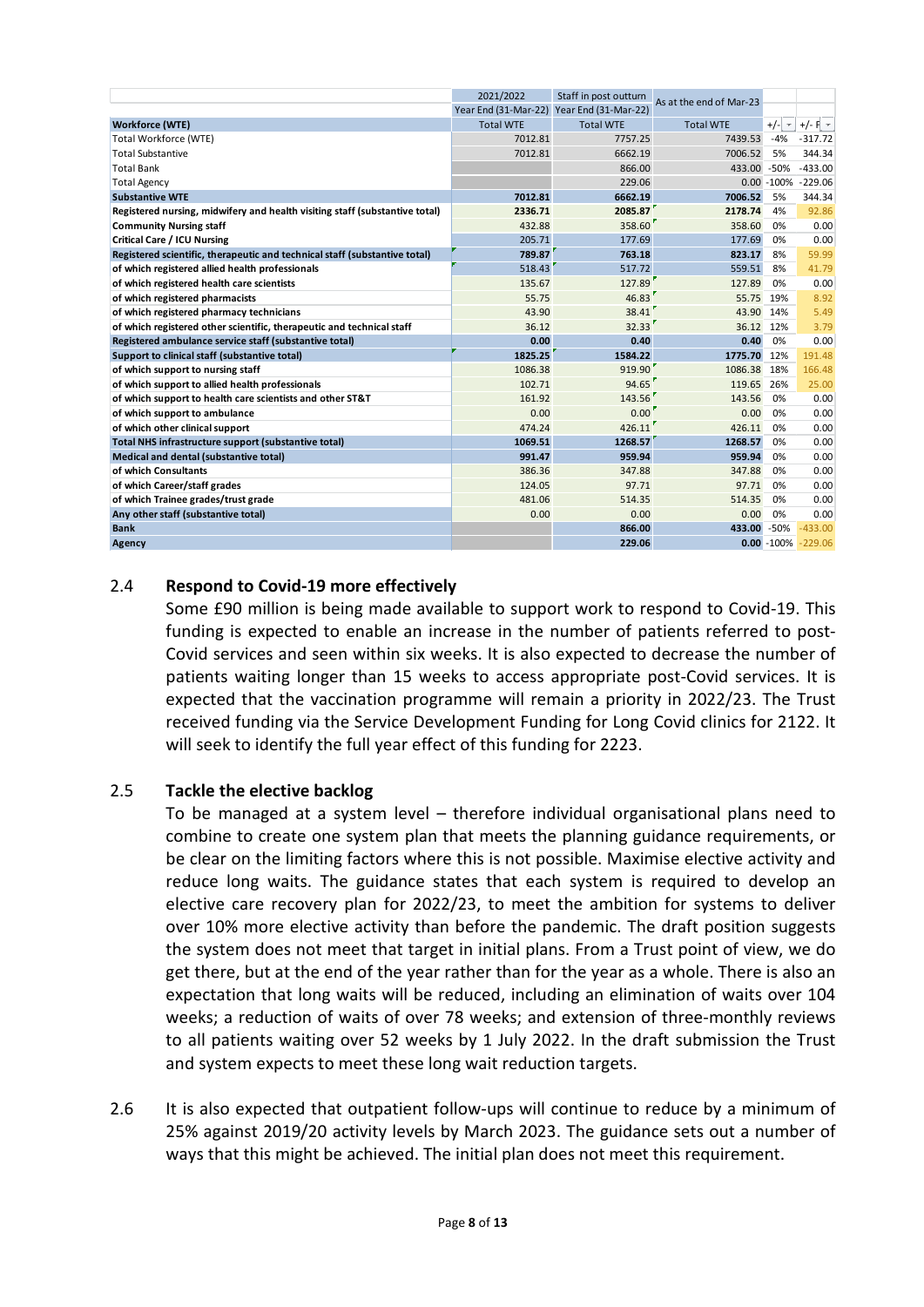- 2.7 Some £2.3 billion of elective recovery funding has been allocated to support systems recover elective services in 2022/23. Four our system this is equivalent to circa £40m for 2022/23. In 2021/22, the Trust received £10.2m in ERF. We need to ensure we have a deliverable plan that earns the equivalent sum without risk of clawback in 2022/23, otherwise this creates a financial gap. A paper to the FIPC meeting in February reviewed the internal capacity against budgets for the Trust, plus insourcing and outsourcing opportunities. These will be aligned for final plan submission.
- 2.8 E1.5 billion capital funding has been made available to the NHS over the next three years to develop new surgical hubs, increase bed capacity and equipment to help elective recovery. Systems are expected to demonstrate how their capital proposals will increase elective activity. In addition, systems are required to develop delivery plans across elective inpatient, outpatient, and diagnostic services for adults and children for 2022/23. These plans should include how they will meet the elective recovery ambitions and how services will be organised to maximise productivity. Recovery must be inclusive, addressing health inequalities. The system has submitted several high level bids in relation to the £133m of regional funding available in 2022/23. These are additional theatre capacity at Cannock Hospital, additional theatre capacity at Sandwell Hospital (that had previously been assumed to be de-commissioned as part of MMUH plans), a Black Country Skin Cancer Hospital in Walsall, and then local theatre refurbishment, Vanguard, and Robotic Surgery opportunities in all areas. It is expected that the available funding will be significantly over-subscribed and plans will need to be rationalised.

#### 2.9 **Cancer services**

The post-pandemic cancer recovery objectives set out in the 2021/22 H2 planning guidance must be completed as a priority. Cancer alliances are asked to work with local systems to improve performance against all cancer standards, with a number of specific areas of focus. Initial submissions indicate that the Trust expects to meet these standards, with improvement required system wide.

#### 2.10 **Diagnostics**

The guidance states that systems should increase diagnostic activity to 120% of prepandemic levels to support elective recovery and early cancer diagnosis. It is expected that capacity will expand further in 2023/24 and 2024/25. The Trust's initial view is that MRI and NOUS will be achieved, with achievement by the year end on CT and Colonoscopy, and improvement required in Echo, Endoscopy, and Flexi Sigmoidoscopy.

- 2.11 This ambition is supported by three-year capital allocations, planned investment through Health Education England to facilitate training and workforce, and dedicated revenue funding to support the set up and running of community diagnostic centres (CDCs). Diagnostic equipment over ten years old should continue to be replaced. Our system has been allocated £13.98m in relation to this and the Trust has a significant equipment replacement programme of £7m for 2022/23 (subject to securing CRL).
- 2.12 Alongside the development of CDCs, £21 million programme funding is available to support pathology and imaging networks, where plans should include the use of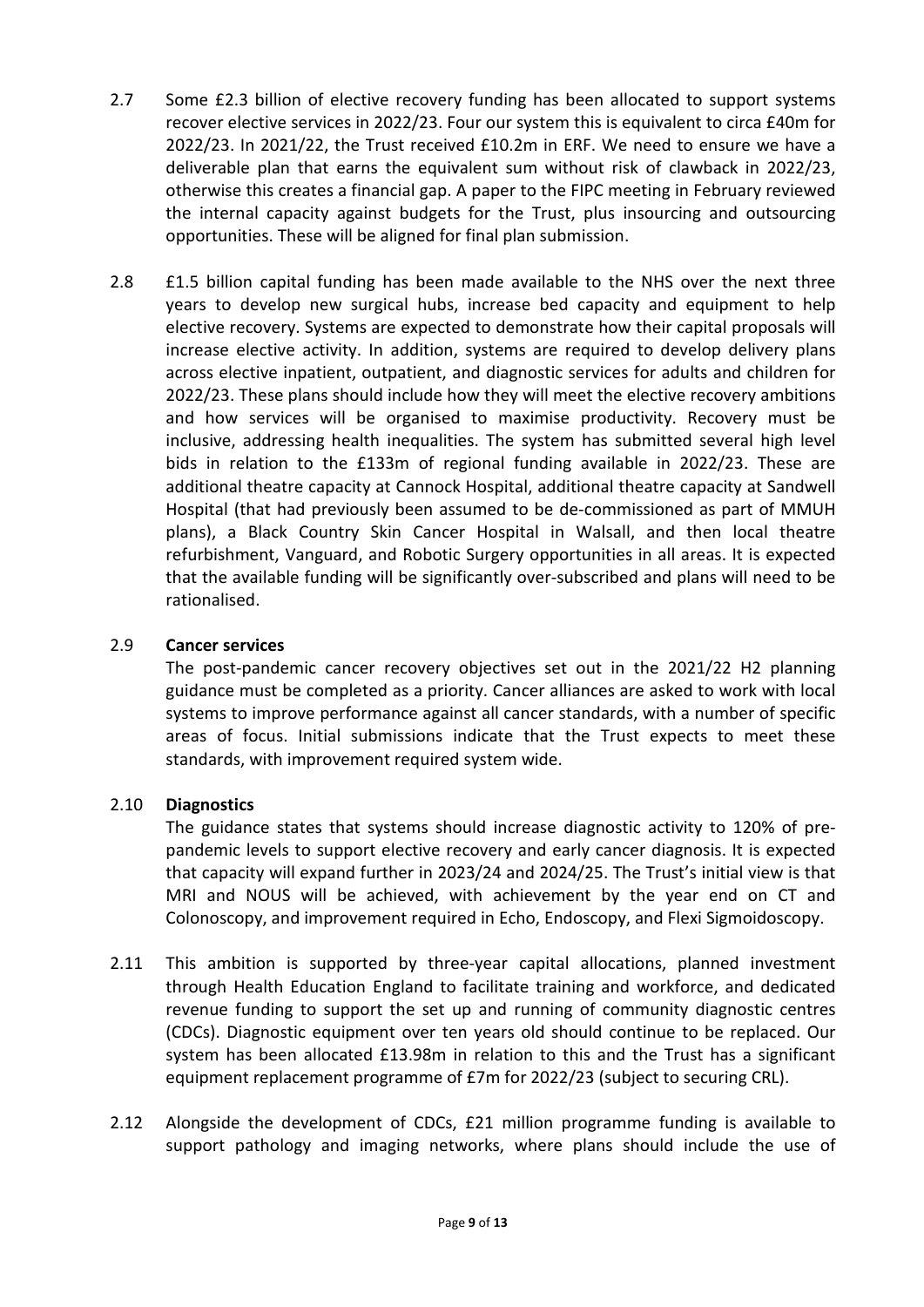artificial intelligence in diagnostics. The Trust expects to meet faster diagnostic standard targets (FDS).

#### 2.13 **Improvements in maternity care**

Approximately £93 million funding will go into baselines from 2022/23 to invest in workforce and support the implementation of actions from the Ockendon Report. For our system this totals £2.1m. Allocation of this resource has not been finalised.

#### 2.14 **Urgent and emergency care and community care**

Systems are expected to reduce 12-hour waits in emergency departments towards zero and no more than 2%. In addition, work is required to minimise handover delays between ambulance and hospital to support achievement of ambulance response standards. We have not been required to submit a return on this yet but in all areas of non-elective and urgent and emergency care, activity is too high.

#### 2.15 **Transform and build community services capacity**

The guidance states that up to £200 million will be available in 2022/23 and up to £250 million in 2023/24 to support the development of virtual wards. Systems are asked to develop detailed plans to maximise the rollout of this approach to deliver care for patients who would otherwise have had to be treated in hospital. Plans should cover two years and should be developed across systems and provider collaboratives, rather than individual institutions. The PCCT group have described how this will work for the Trust as part of the MMUH business case planning process, identifying £1.243m of funding required for virtual wards.

- 2.16 The guidance states that, by December 2022, systems need to develop a plan with health and care providers to deliver anticipatory care from 2023/24, providing proactive care in the community for multimorbid and frail individuals. A national operating model for anticipatory care is expected. The Trust has covered this again in D2A and Frailty plans in relation to MMUH, and the reinvestment of community bed funding in to pathway 1 and pathway 2 care provision, doubling current expenditure.
- 2.17 The hospital discharge programme will end in March 2022 and funding for related costs will not continue into 2022/23. Ongoing work should be supported by the rollout of virtual wards and working with partners through the better care fund (BCF).

#### 2.18 **Improve access to primary care**

Improving access to primary care continues to be a national priority and the guidance reinforces previous expectations on local systems. Work towards digital-first primary care by 2023/24, should continue. Currently our system plans indicate we will need to increase capacity in this area.

2.19 GP contract changes will take effect in 2022/23. In addition, from April 2022, there will be a phased introduction of two new services; anticipatory care and personalised care; for Primary Care Networks (PCN).

#### 2.20 **Mental health services**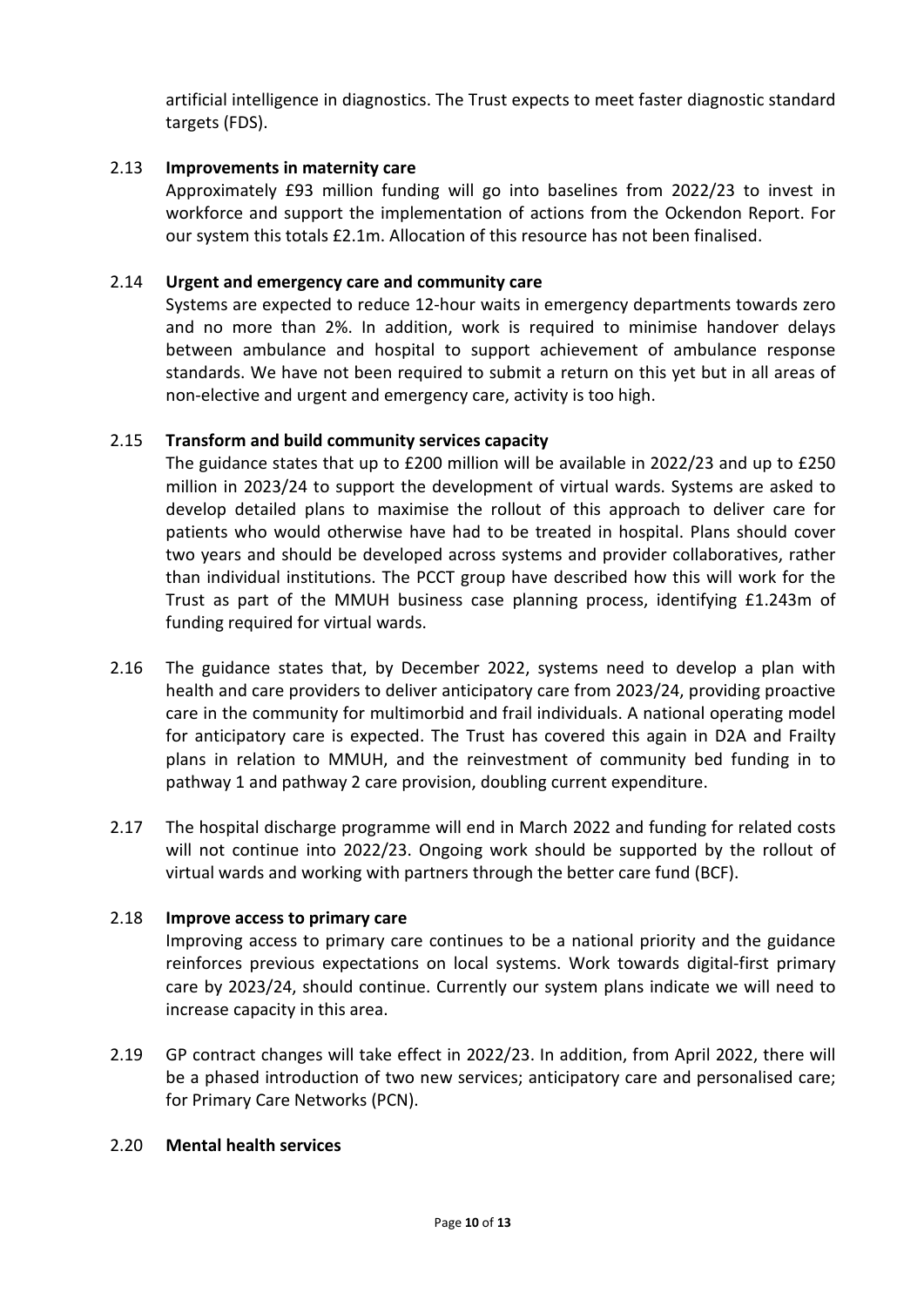The guidance recognises the impact that the pandemic has had on demand for mental health services. £150 million targeted capital funding will be made available over the next three years to support improvements to mental health urgent and emergency care. Funding to eradicate dormitories will continue in 2022/23 and 2023/24.

The ambitions of the NHS mental health implementation plan 2019/20 – 2023/24 still stand.

- 2.21 Delivery of the Mental Health Investment Standard (MHIS) remains a mandatory requirement. The guidance states that, where Service Development Funding (SDF) supports ongoing services, this will continue to be funded beyond 2023/24. The Trust intends to bid via the MHIS for service improvements specifically in relation to the MMUH MH service model, implemented in 2022/23, helping to meet significant challenges in relation to MH issues in our hospitals.
- 2.22 Local systems are asked to develop a mental health workforce plan to 2023/24 in collaboration with partners across NHS provider organisations; Health Education England; Voluntary, Community and Social Enterprise (VCSE) sector; and Education.

#### 2.23 **Develop population health management, prevent ill-health, and address health inequalities**

The guidance states that, by April 2023, every system should have the technical capability for population health management, supported by longitudinal linked data. There will be a clear set of national technical requirements and standards to support this, along with national data platforms for key programmes such as Covid vaccinations. Systems are encouraged to work together to develop their data and analytic capabilities.

2.24 Local systems are required to develop plans for the prevention of ill-health covering a range of areas including smoking cessation (utilising £42 million of System Development Funding (SDF), lifestyle services, stroke and cardiac care, and reduction of antibiotic use. Our system has been allocated £5.3m specifically in relation to Health Inequalities as a recurrent increase to the core allocation.

#### 2.25 **Digital technologies**

The guidance states that, in line with the NHS long term plan, acute, community, mental health, and ambulance providers are expected to reach a core level of digitisation by March 2025. Systems should develop plans by March 2022 to set out the first year's priorities to meet this ambition. Capital will be available to systems for three years from 2022/23 to support these plans. In 2022/23, £250 million will be allocated and directed towards those services and settings which are the least digitally mature. For our system this funding is £6.3m and the process to prioritise and allocate this funding is being led by the system.

2.26 Funding will be provided to establish dedicated teams to support the development and delivery of costed three-year digital investment plans, which should be finalised by June 2022.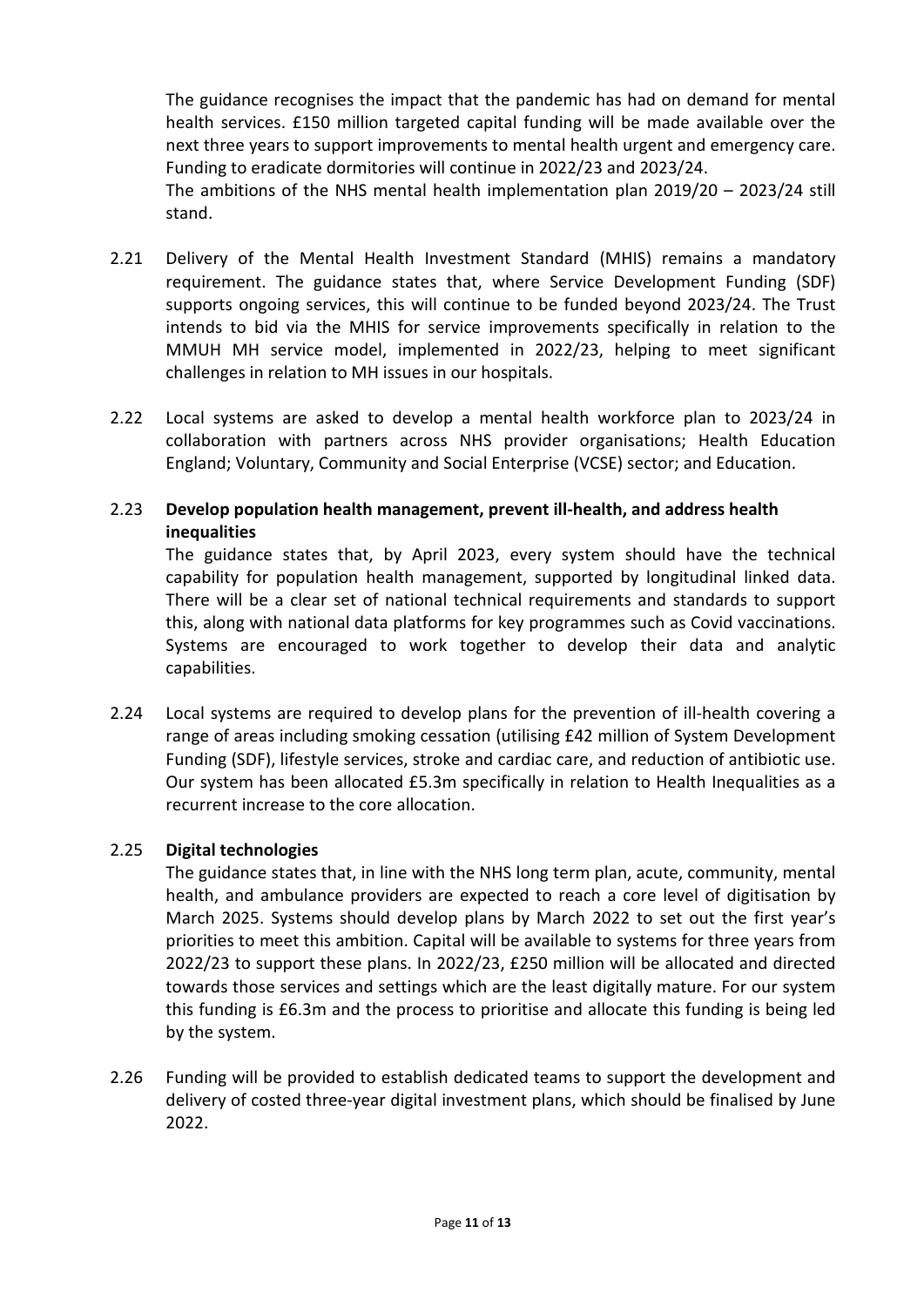#### 2.27 **Effective use of resources**

The 2021 spending review provided a three-year settlement for both revenue and capital. This section provides a summary of the key points included within the overarching planning guidance.

#### 2.28 **Revenue**

The government committed £8 billion in the spending review to support tackling the elective backlog from 2022/23 to 2024/25. Of this, £2.3 billion is committed in 2022/23 to support elective recovery, as long as planning guidance targets are met. As outlined above, this is equivalent to £40m for our system. In 2021/22 the Trust received £10.2m in ERF. We can expect clawback if we do not achieve (system wide), planning guidance ambition. This would represent a reduction in funding from this financial year which we would not normally plan to do. Equally, if we over-perform, more resource would be available.

2.29 One year revenue allocations have been published. The remaining two-year revenue allocations to 2024/25 are due to be published in the first half of 2022/23. The 2022/23 allocations have been set out in a draft envelope by provider and the finance team are working through the validation of that offer, and whether it covers our expected cost base. In addition, we must be very clear what unallocated budgets might be available (e.g. MHIS, SDF, other non-recurrent allocations that reasonably might be expected) as uncommitted at the beginning of the year, or are committed and increase the envelope. It is vital that we make decisions on resource commitment as early as possible to ensure we make the greatest difference, whilst balancing the books and wherever possible improving the underlying position. It is the Trust's aim to secure enough resource to cover expected costs, and plan for a cash backed break even position, supported by a risk share agreement as has been in place recently.

#### 2.30 **Financial framework**

Allocations will be based on current system funding envelopes but will begin a glide path to fair share allocations. A convergence adjustment will be applied to bring systems towards their fair share of NHS resources over time. Funding previously included to support financial sustainability will be included in the allocation, and an efficiency requirement will be in place.

- 2.31 There will be a requirement to deliver a financially balanced system through collective local accountability across system partners.
- 2.32 2022/23 sees a return to local ownership for payment flows, with signed contracts between commissioners and providers. Local systems and organisations are expected to take a partnership approach to establishing payment terms.
- 2.33 Additional revenue and capital resources will be provided to systems to support elective recovery. Where systems exceed target levels, additional revenue will be available. Provider elective recovery plans will be funded in line with the aligned payment and incentive approach, with payment linked to the actual activity delivered.